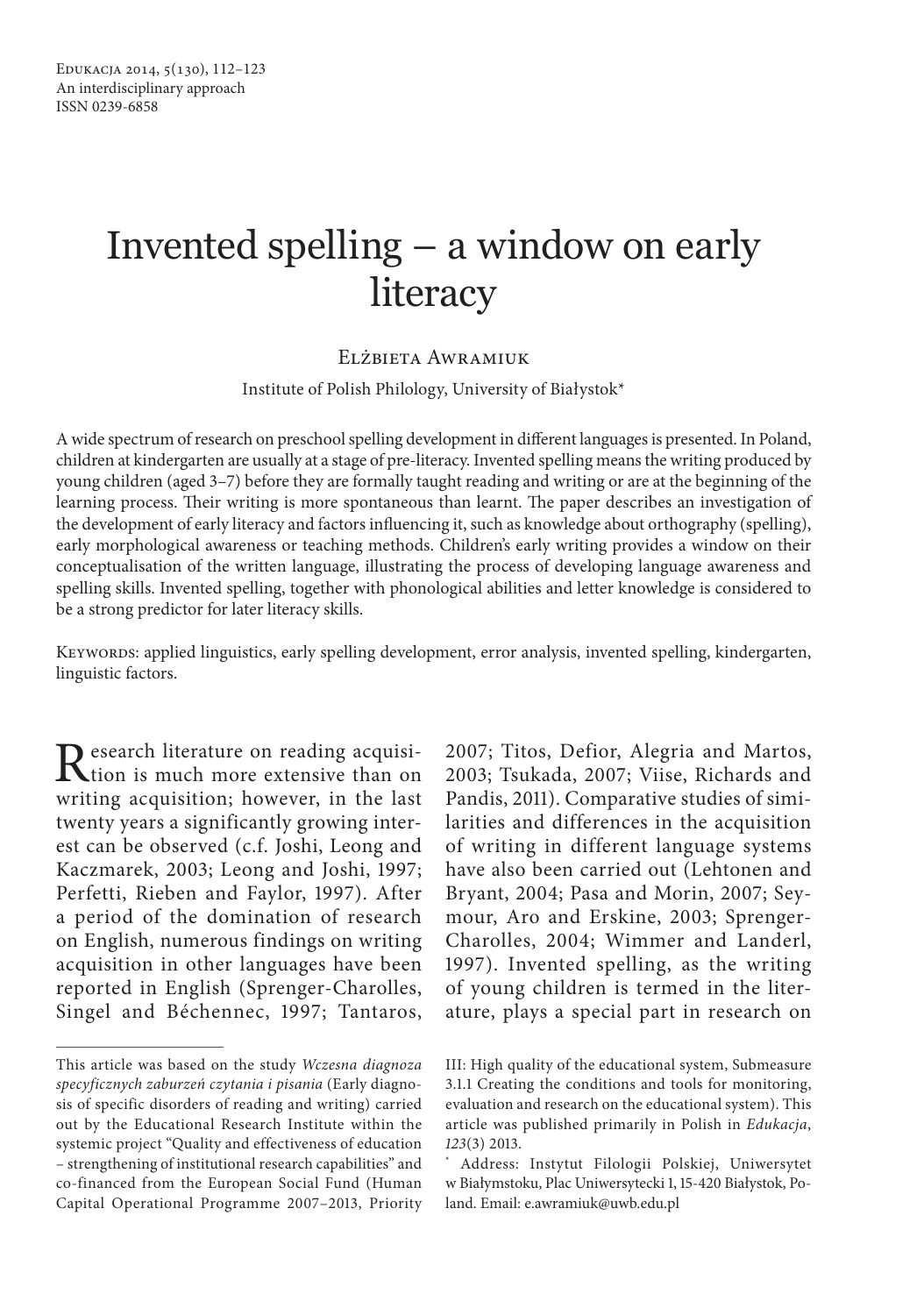writing acquisition<sup>1</sup>. Learning to write is more spontaneous than learned for children aged 3 to 7 years and who have not yet experienced formal learning or are in its initial phase. Notes made by these children, and more specifically – their departures from standard orthography – tend not to be accidental and allow inference to be made about their conceptualisation of written language and its relation to spoken language. They illustrate the process of increasing linguistic and orthographic awareness and prove their cognitive effort. Young children invent a graphic system which is closer to surface phonetics and their linguistic intuition than a conventional system.

Against the background of dynamically developing international research, there is a lack of Polish work on writing acquisition by children at preschool age. Polish studies on writing have analysed the issue mainly from the pedagogical perspective and focused on the stage of formal instruction (Małkowska-Zegadło, 1983; Wróbel, 1979; Żytko, 2006). The work concerning writing ability of children under seven years old is usually treated at preschool level as preparation for learning to write<sup>2</sup> properly (e.g. Brzezińska, 1987; Cackowska, 1984; Rocławski, 2000). Early assessment of writing ability conducted by psychological and pedagogical counselling centres concerns children learning at the first stage of education (Kostka-Szymańska, Krasowicz-Kupis and Pietras, 2009). Although the studies devoted to writing disorders in the Polish language take into account different aspects of mastery of this ability, they only cover learning in school (Bogdanowicz, 1989; Maciejewska, 2007; Pietras, 2012). The work which treats writing awareness as a part of language awareness and a component of maturity to learn to read and write (Krasowicz-Kupis, 2004), as well as work devoted to determinants of early writing (Awramiuk, 2006) indicate a change in the approach to early writing in Polish research.

The reason for a relatively low interest in children's writing prior to formal education is the approach to teaching literacy. Work on methodology and pedagogy recommend against encouraging children to write too early, to avoid strengthening potentially improper graphic models. The opinion prevails that young children do not have the ability to code language. Nonetheless, children now make their first contact with written language very early, long before they formally start to learn to read and write. A multitude of TV programmes and educational games for young children and the ubiquity of writing (also in the children's world e.g. logos of popular products) result in the fact that some children start to acquire alphabetic language spontaneously before they are instructed by their guardians.

Polish five- or six-year-olds hardly ever write on their own, as they are rather discouraged from doing this. A different approach prevails in Western countries: children are encouraged to write and their work full of departures from the standard orthography is displayed in pre-schools. Five-year-olds in English infant schools may write texts phonetically, not according to the rules of spelling. They play with written language and writing, while teachers praise their creativity and appreciate their attempts. It is considered that invented spelling helps understand the

<sup>&</sup>lt;sup>1</sup> Other terms present in English literature: developmental spelling, emergent spelling, early writing (the latter is most frequently used in relation to children writing their own names). The Polish translation of this term is not stable, and its meaning is close to the following descriptive terms: *pismo małych dzieci* (early writing)*, kreatywna* (*spontaniczna, niekonwencjonalna*) *pisownia małych dzieci* (invented spelling), *rodząca się pisownia dzieci w wieku przedszkolnym* (emergent spelling).

<sup>2</sup> The term "stage of mastery of written technique" (*etap opanowania techniki pisania*) existed in Polish literature (c.f. Małkowska-Zegadło, 1983), but it was applied in relation to children starting to learn at first-grade.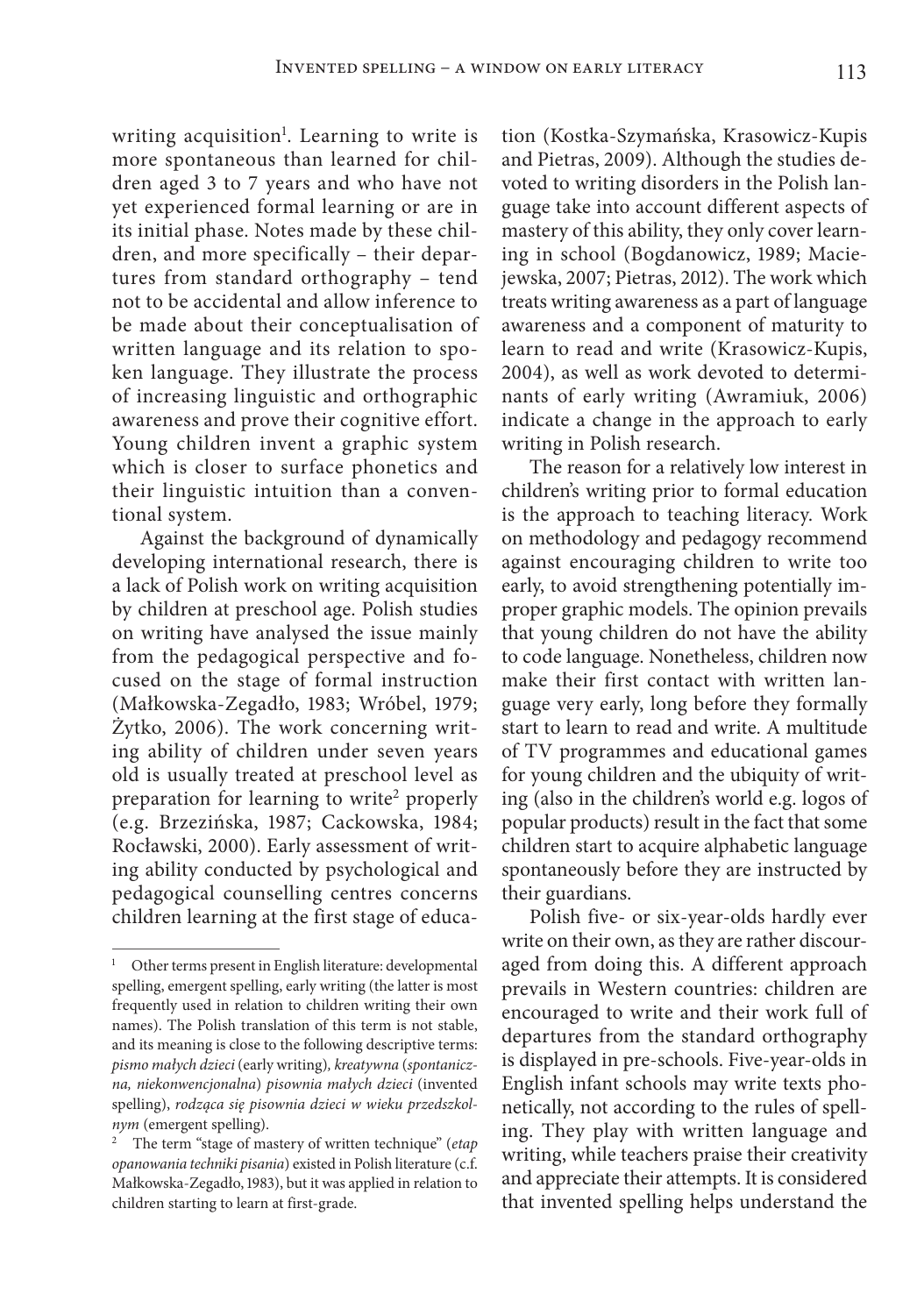essence of alphabetic writing. Children pose certain hypotheses (e.g. names of big animals such as "elephant" contain more letters than names of small animals such as "mouse") which they then test through contact with written language and receiving proper feedback. The aim of this article is to outline the range of research on writing acquisition in different language systems by children at preschool age, described also as "preliterate writing" in Poland. The review of studies will allow explanation of the development of early writing abilities and differentiate factors determining it, such as early morphological and graphotactic awareness<sup>3</sup> or teaching methods. The review of literature was confined to work on healthy children, showing typical language development and learning to write in native European alphabetic languages. The focus was on studies of linguistic conditioning for early writing abilities.

# **Invented spelling from the developmental perspective**

The majority of the older models related to writing acquisition (published in 1980s and 1990s in English), despite the differences in terms, describe a similar course through subsequent stages (Ehri, 2000; Gentry, 1982; Henderson, 1985). At the earliest stage (preliterate writing, pre-communicative stage), the initial experiences of holding a pencil, a child understands that writing is not the same as drawing, but does not yet appreciate that writing relates to speaking. At the following stage (letter-name spelling, semi-phonetic stage, partial alphabetic level) the child, striving to understand the essence of an alphabetic system, becomes acquainted with letters and realises that they represent

<sup>3</sup> Graphotactic awareness involves recognition of acceptable letter clusters and constraints of connectivity of graphic segments (e.g. in Polish there are no words that would start with letter Y; letters Ó and A never appear together).

sounds in writing. In the most general terms, this stage is characterised by difficulties in phonological segmentation of the words, visible in writing. A typical error occurs in confusion of the phonetic value of a letter with its name, e.g. writing the word "you" as U, and the word "help" as HLP, interpreting the letters U and L in spoken language through the sound form of their names. Once the children are able to write the phonological structure of the word, they have reached the next stage (the phonetic stage at full alphabetical level). At this stage, similarly to the earlier stage, while writing, children apply a mainly phonological strategy but they do not yet use knowledge of spelling or orthography (e.g. the accepted letter connections in a given language) nor of morphology. In the course of time, mainly by learning to read, children learn that the relationship between a grapheme and a phoneme is not automatic and unambiguous. They also start to use morphological knowledge and recognise semantic relationships between words and spelling regularities.

Models with stages have been criticised, as they described reading and writing acquisition as a sequence of adoption of different types of knowledge (from phonological to orthographical and morphological) and thus, they underestimate the abilities and aptitude of children. Children may simultaneously employ different strategies and types of information while learning (Bourassa and Treiman, 2001; Gombert, 2003; Treiman and Cassar, 1997)<sup>4</sup>. Recent studies provided a more exact view of how children learn to write. They proved that characteristic errors of omission of certain letters are justified linguistically. Children omit vowel letters because they assign them to the phonetic value of the script

<sup>4</sup> Children learning to read demonstrate similar flexibility in the selection of style of information processing (c.f. Eme and Golder, 2005; Sochacka and Krasowicz-Kupis, 2003; Goswami and Bryant, 1990).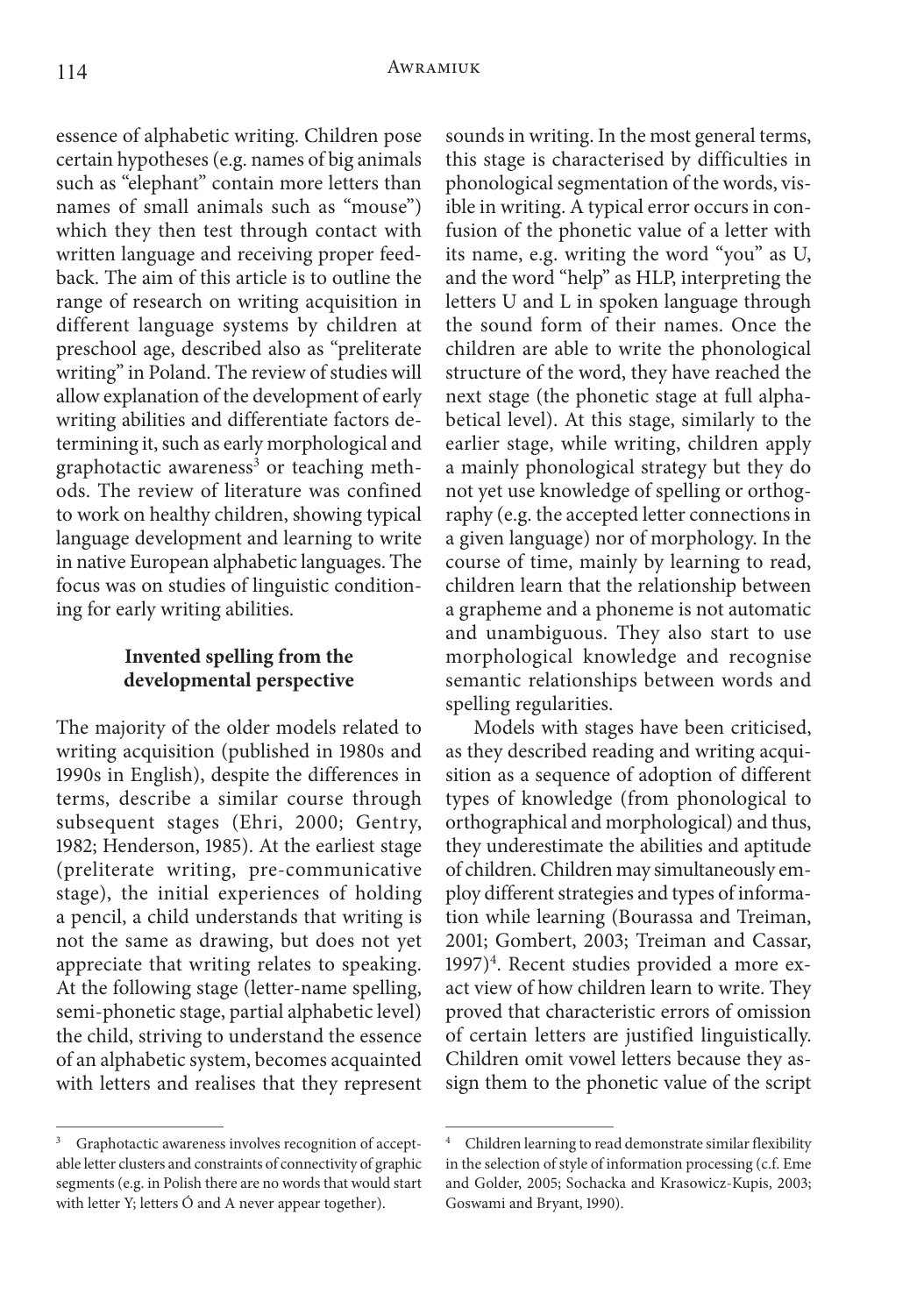names5 , but certain linguistic properties of the letter names (e.g. composition of phonemes) have an influence on the frequency of these omissions. Furthermore, the omission of consonant letters is influenced by the presence of consonant clusters, the place of a consonant in a word (e.g. initial consonants are represented more frequently than final consonants, e.g. in the word *motyl* ("butterfly") children less rarely omit letter M than L) and its phonemic value (e.g. sonorant consonants like *m*, *n*, *r*, *l* are omitted more frequently than obstruent consonants such as *f*, *t*, *s*, *p*) (c.f. Bourassa and Treiman, 2001; Werfel and Schuele, 2012). Several studies on the influence of linguistic factors in children's writing will be discussed in more detail to demonstrate the methodology.

Treiman and Cassar (1997) reported experiments with American first-graders (children's ages not given) concerning the writing of monosyllables containing sequences of phonemes which are included in the letter names such as: war $\rightarrow$  /*r*/, pem $\rightarrow$  /*m*/, kef  $\rightarrow$  /*f*/. If the children applied the previously mentioned strategy, writing the letter names, they would write these words in the following way: WR, PM, KF. Children most frequently made such mistakes in non-words containing the letter name /*r*/. The difference in tendency to use letter names only arose in certain cases. Most commonly children omitted vowels in sequences containing R and L. Some sequences were easier to divide into segments than others for the reasons of articulation and frequency. The vowel /*a*/, present only in

the name of letter R, thus the sequence /*ar*/ is more difficult for a child to segment, whereas the repetitive nature of the phonological structure of other letter names (e.g. *bi*, *pi*, *di*, *ti*) helps children to understand their sequencing better, i.e. letters that represent different consonants and not the repeated vowels.

Morin (2007) described the studies of errors made by young French-speaking Canadians (202 children at preschool age; average age 6.0) in a task consisting of writing six words. She analysed how linguistic features of the words (the number of syllables, frequency of graphemes and means of coding of morphological information), influenced ability to select the proper graphemes to represent the phonological information in words. While assessing children's writing, two criteria were taken into account: the completeness of phonological representation (whether every phoneme was represented in writing, which reflected possible problems with phonological representation), and the degree of conventionality (whether the phonemes were represented properly, which reflected the degree of mastery of the norms regarding the relationships between graphemes and phonemes). The most common reasons for departures from the norms were the following:

- children applied the strategy of using the letter name (as revealed by English-speaking children writing word "help" as HLP);
- phonological distortions (acoustic and articulation similarity of two phonemes may lead to the selection of an improper grapheme, as in the case of writing letter E instead of O to mark a vowel in the third syllable of word "macaroni");
- graphical distortions (related to confusing letters with similar characteristics) and processing complex graphemes (production of complex graphemes requires memorising their complex shape). For example, Polish children, confuse the sequence of letters in diphthongs. They write ZS instead of SZ or DIZ instead of DZI.

The strategy of letter name spelling also appears in children beginning to write in other scripts (Awramiuk, 2006; Hannouz, 2005; Levin, Patel, Margalit and Barad, 2002; Morin, 2007), but it presents specific conditioning. Polish children use this strategy and so write RBA – fish, attributing to the letter R a phonetic value of its name, but in this case "the letter name" has a slightly different meaning. For the Polish letters, there are two sets of names: the official, introduced relatively late to school (*a*, *be*, *ce*, etc.), and the unofficial, resulting from the method of teaching (*a*, *by*, *cy*, etc.).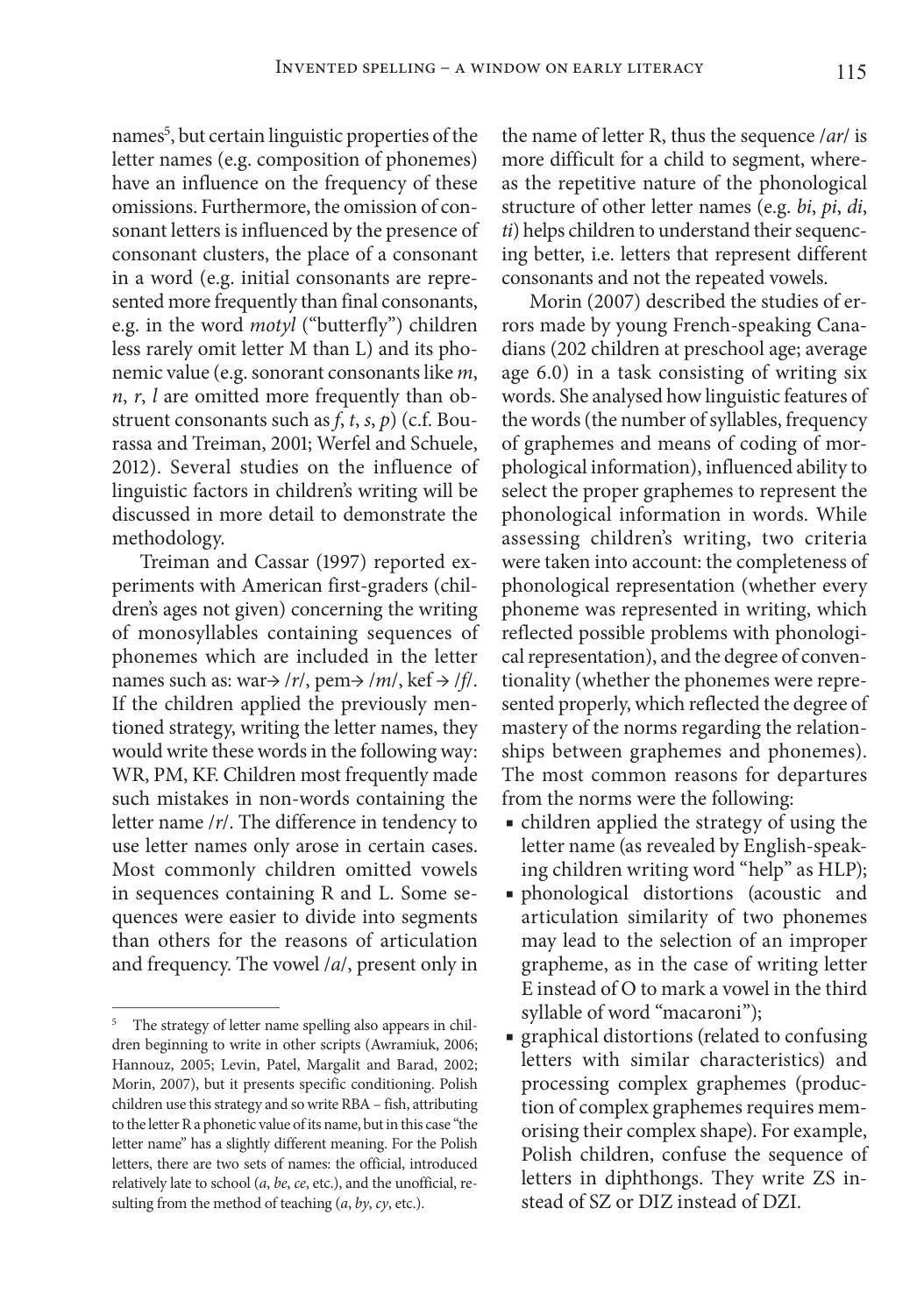The results confirmed that the majority of mistakes made by children did not occur accidentally, but illustrated their attempts to manipulate the language in the course of writing according to phonological processing. The research confirmed not only the necessity to include the characteristics of written language (in this case – written French) when developing children's ability to write, but also a view departing from the norms that frequently reflect the difficulties of the writing system being learnt.

In search of evidence for universality in the way children at preschool age (average age between 4.7 and 6.0) conceptualise writing, Tantaros (2007) reviewed recent studies on acquisition on writing skills in Greece. He discussed work that described how children differentiated drawing from writing and factors (linguistic, semantic, educational) influencing invented spelling of preschoolers. The results were convergent with the results of similar studies carried out in other countries and in other languages, confirming universality in the way children at preschool age conceptualise writing. While learning to write in languages with different alphabets, children undergo similar stages of development: from ideographic signs (drawings) representing words, through pseudo-signs and their combinations, isolated letters (at first without relating to sound, then representing the whole word), letter combinations, phonetic writing (at first partial, then phonetically complete) to orthographic writing. Tantaros also discussed Greek research on the knowledge of letters. Greek preschoolers, as compared with English-speaking children, could more frequently utter the sound than the name of the letter, and similarly as in many other languages, could sometimes use these signs to write their own names, even without knowledge of the letter names or the sounds they represented.

Pelletier and Lasenby (2007) analysed developmental and psychometric characteristics of early writing. The research was conducted in Toronto (Canada) over four years with children whose first language was English. Two groups of preschoolers, who had started preschool at the age of 3 were observed until they had finished the first grade as six-year-olds. Children performed the same task four times and were subject to standardised measurement of early reading ability. The task required writing particular words, figures and word combinations. They examined how preschoolers moved from understanding print as an object to understanding print as a representation of sounds. The adopted methodology also allowed investigation of the extent to which early writing abilities in preschool (children aged 3–4) could predict literacy skills in the first grade (at the age of 6). The results of preschool writing tasks were a significant factor for prediction of later reading ability, which was also confirmed in other studies (c.f. Caravolas, Hulme and Snowling, 2001; National Early Literacy Panel, 2008).

Research on the development of early writing permitted construction of various tools for the assessment of development of these abilities on the basis of errors that children made while writing single words (c.f. Pelletier and Lasenby, 2007; Oldrieve, 2011; Young, 2007). These tools are used for diagnosis, increasing the effectiveness of teaching through its individualisation, early intervention as well as for predicting later reading and writing ability.

#### **Early language awareness**

Literacy acquisition, especially at the initial stage, is determined by characteristics of a given language and varies according to the rules of spelling or orthography (Awramiuk, 2006; Bourassa and Treiman, 2001; Spencer and Hanley, 2003; Sprenger-Charolles, 2004). Differences occurring between language systems result from differing preliterate child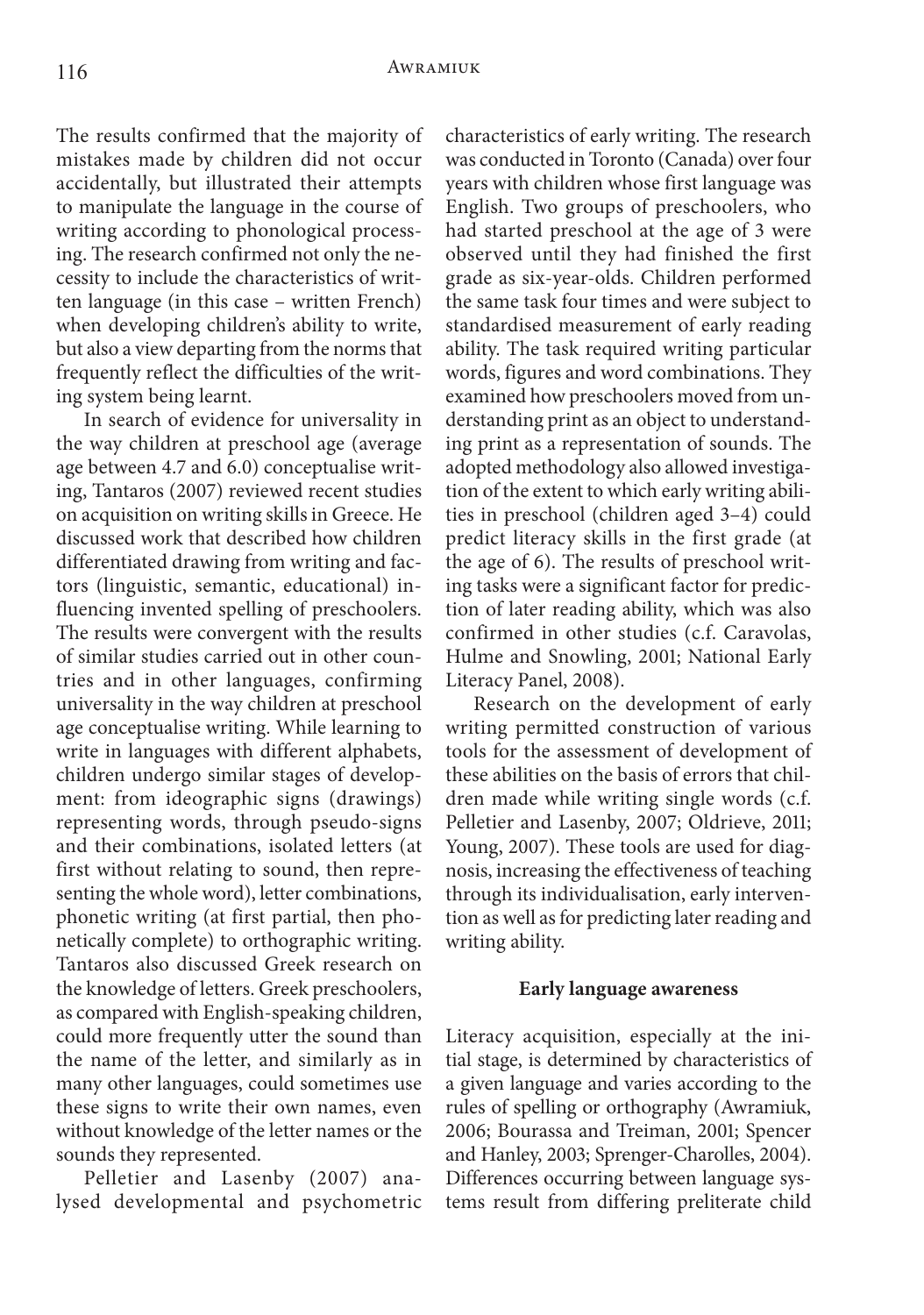phonemic sensitivity<sup>6</sup>. Over the course of time, this sensitivity changes depending on the language system a child learns, since this has a major impact on shaping awareness of the basic linguistic units. Comparative research on reading acquisition in thirteen European languages (Seymour et al., 2003) confirmed that differences in the acquisition process depended mainly on the characteristics of oral language and orthography. Deep orthography<sup>7</sup> caused more difficulty in learning to read and write than shallow orthography. Language awareness also developed differently in these two types of orthography. When children learn to write, they have to ask themselves two questions about which part of language is represented in writing and how it is achieved. Their answers are factors determining invented spelling. Research on how children differentiate phonemes, what knowledge they have of the way they are represented in writing and how children's writing reflects the morphological structure of the acquired language, allow a closer look at the development of early language awareness and assess its role in writing acquisition process.

Numerous works proved that morphological awareness developed together with literacy. It was more developed in eight-year-olds than in six-year-olds, and in twelve-year-olds – more than in eight-year-olds (Ehri 2000; Nunes, Bryant and Bindman, 1997; Rispens, McBride-Chang and Reitsma, 2008; Sangster and Deacon, 2011; Treiman, 2004). Despite this natural development, children can use knowledge of orthographic patterns of their mother tongue relatively early (e.g. they know which letters are double and which never occur at the beginning of a word). They use morphological knowledge to support their spelling (Bourassa and Treiman, 2001; Gombert, 2003; Treiman, 2004).

Treiman and Cassar (1997), while studying the spelling of English words with different morphological structure, demonstrated that morphological awareness developed relatively early. It was found that while writing final consonant clusters, children made fewer mistakes in two-morpheme words (such as "tuned", "bars") than in single-morpheme words (such as "brand", "Mars"). To some extent, children used morphological knowledge. If they did, letter omissions would be similarly frequent owing to the identical phonological structure of the pairs of words (e.g. "tuned – brand", "bars – Mars"). These authors claimed that morphological knowledge improved with experience but was also present at a very early stage.

Titos et al. (Titos, Defior, Alegria and Martos, 2003) tried to establish to what extent morphological information was used in shallow orthography. They investigated Spanish children during their first three years of school (255 children aged 6 to 8) and analysed how they wrote silent parts of words (written but not uttered). Their experiments proved that children more often wrote the silent part of the word if it conveyed morphological information (e.g. final -*s* as second person singular of a verb) than if it is did not contain such information. These results have countered the widespread belief that morphological information is not used in transparent orthography.

As in the case of morphological awareness, children can use knowledge of orthographical patterns of their mother tongue relatively early. This use is related to the acceptability of letter clusters and graphical means of representing certain phonemes depending on their position in a word in a given language.

This concerns ability to distinguish sounds relevant to a particular language, perception of functional differences between the spoken elements.

In shallow, transparent orthography the relationship between graphemes and phonemes is coherent and consistent, while deep, opaque orthography describes more irregular relationships in which the same grapheme may represent several different phonemes, and numerous exceptions from the basic rules of correspondence between grapheme and phoneme occur.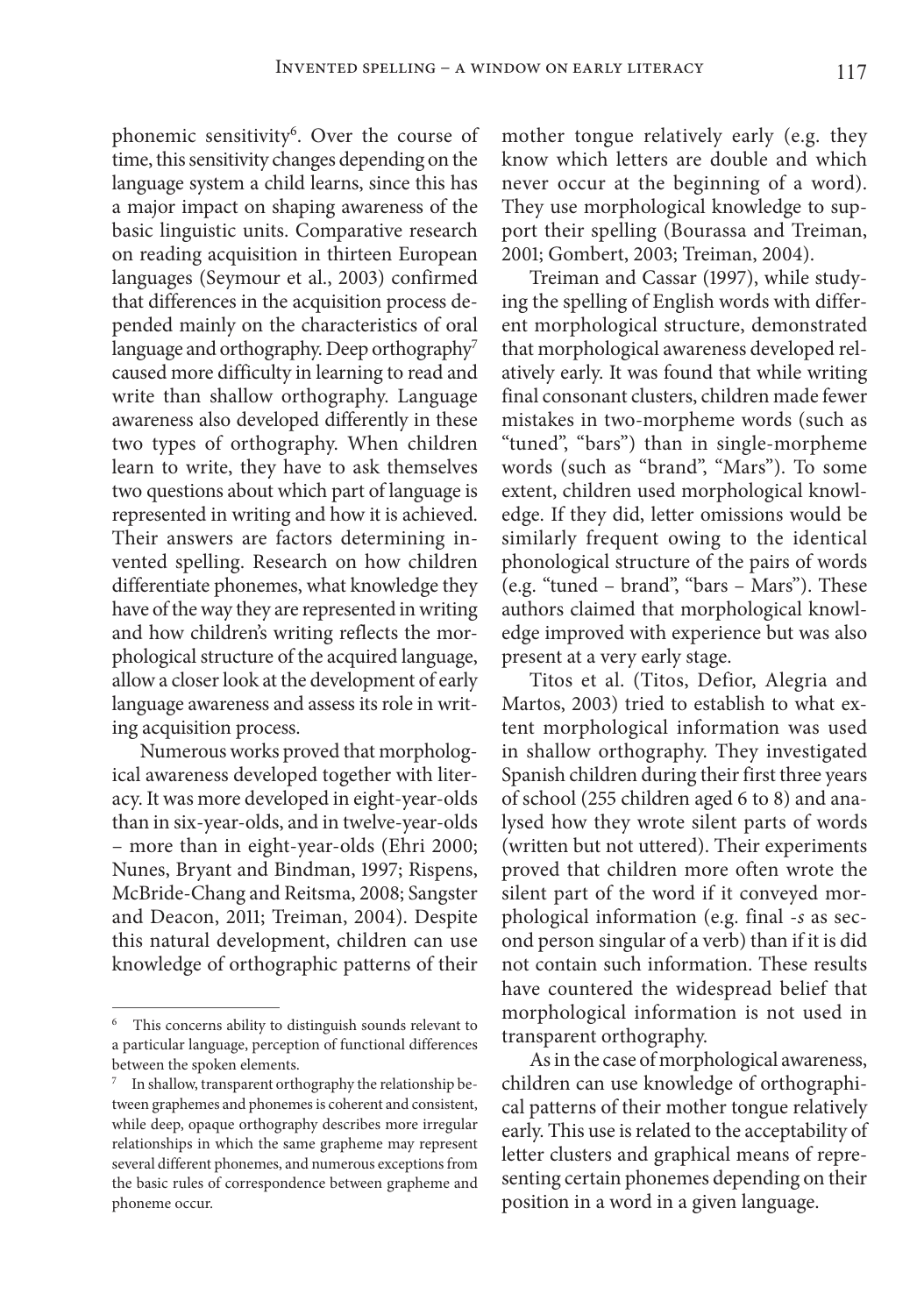In experiments assessing non-word pairs (e.g. "ckun – nuck"), Treiman and Cassar (1997) demonstrated that children recognised words which were more likely in English and they could also recognise which letters were doubled or which never occurred at the beginning of words. First-grader invented spelling revealed that letters which are doubled in English (e.g. *e* or *l*) were more frequently doubled than those which are never doubled in a conventional system (e.g. *u* or *h*). The sequence of letters CK, representing phoneme /*k*/, which children used in their writing, occurred very rarely at the beginning of a word, which corresponded to the general regularity in English, in which the sequence of letters CK never represents initial sounds.

Gombert (2003) conducted experiments with French-speaking children at preschool age. In one experiment children assessed which non-words presented to them were similar to real words. Almost 70% of five- -year-olds indicated units with clear morphological structure, which prompted Gombert to claim that research on reading and writing should also include knowledge of print, writing and metalinguistic knowledge acquired spontaneously by a child before started to learn to read and write.

While conducting experiments with writing non-words, Hayes, Treiman and Kessler (2006) proved that the transcription of consonants is influenced by the neighbouring sounds as early as in the first grade. For example, transcription of the sound /*k*/ depends on the vowel which follows it. The letter K is more often written before I and C than before A, which reflects the regularities of English spelling. Similar results were obtained in the study of transcription of non-words by French-speaking children (Pacton, Fayol and Perruchet, 2005).

Deacon, Conrad and Pacton (2008) reviewed numerous studies about the learning of acceptable letter combinations (graphotactic rules) and how children recognise

morphemes. Studies have regarded gradual use of graphotactic and morphological information as an outcome from learning based on rule acquisition. However, according to the authors, this thesis was not confirmed by evidence from relatively early (even by five-year-olds) use of this information and evidence that adults also do not always apply them. The authors demonstrated that both graphotactic and morphological patterns influence spelling by small children who learnt correct spelling of a word by observing letters and neighbouring sounds in a word, linking them with its meaning, as well as by applying their knowledge of observed regularities while writing new words.

#### **Teaching methods**

The studies analysed linguistic conditioning for early literacy, showing how the way children are introduced to the world of sounds and letters influences their thinking about written language and their ability to write.

Alves Martins (2007) examined 160 five- -year-old Portuguese preschool children and their 16 teachers and described the relationship between the type of reading and writing activities introduced in Portuguese preschools and children's conceptualisations of the functions and nature of written language. The observation form covered two aspects of the teacher's work: reading, writing and meta-linguistic exercises, and ways of supporting children's attempts to read and write. The form was used by two observers who for two weeks looked at the chosen groups in preschools. Following data analysis, preschool teachers were divided into three groups on the basis of the teaching methods of reading and writing they applied. Children were divided into groups on the basis of their invented spelling. Preschoolers wrote opposite pairs of words such as: a word and its diminutive (*gato* – *gatinho*; "cat – kitten"), names of objects which differed in size (*formiga* – *cavalo*;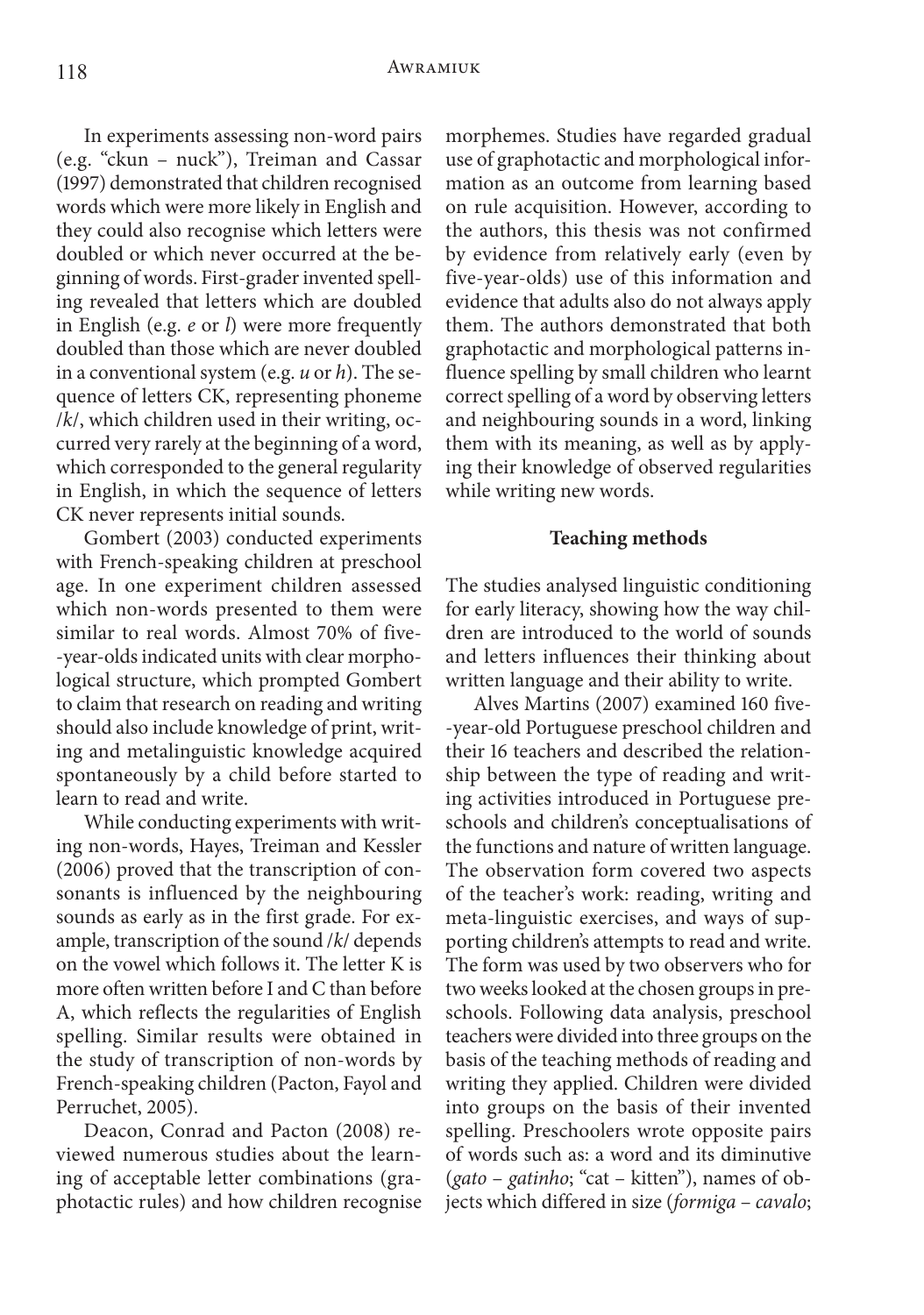"ant – horse"), a two-syllable word and a word of at least three syllables (*urso* – *elefante*; "bear – elephant") and a singular noun and its plural (*aguia* – *auigas*; "eagle – eagles"). The results indicated a close relationship between teaching methods for reading and writing applied by teachers and children's conceptualisations of written language. It was found that the variety of texts (e.g. literary, informative, enumerative, expository and prescriptive) and a high frequency of activities relating to reading and writing (e.g. discussing texts with children, reflection on written and oral language, initiating attempts to read and write independently, in pairs or in groups) positively influenced how children understood functions of written language, its relationship to oral language, as well as their early writing abilities.

Pasa and Morin (2007) examined the influence of linguistic and instruction factors on writing competence of French first- -graders (average age 6.5). Two teaching methods were analysed: an integrated and a code-oriented approach in two countries (France and Quebec, Canada). The code- -oriented approach was described as methodological teaching, based on prepared texts and the previously established programme explaining the precise relationships between sounds and letters. The contrasting integrated approach exposed children to authentic written and oral texts, used in natural communication situations and teaching based on the strategy already in place, adjusted to learners' needs. Children had to write eight words belonging to one semantic field (names of animals), differing in linguistic features such as: number of phonemes, syllabic structure, phonemic polyvalence, complexity of graphemes or the presence of silent letters. The most important finding of the research was that French and Canadian children who are taught in an integrated way had a more complete vision of the writing system. Their conceptualisations covered both graphemes,

coding phonological information and graphemes coding morphological information.

De Vasconcelos Horta and Alves Martins (2011) discussed two interventions introducing children to the principles of alphabetic writing on the development of early writing abilities, especially on phonetisation of their writing. 56 children (average age 5.4) with similar literacy skills were divided into two experimental groups and one control. The initial and final tests assessed children's writing on the basis of non-words containing fricative and stop consonants in the initial and final position discussed during the intervention and other phonemes which were not discussed. Between the tests, one group (G1) discussed graphophonetic relationships of fricatives and another group (G2) of stops, while the control group intervention was to help with development of the knowledge of geometric figures. Both experimental groups made significant progress with writing compared with the control group, however, without significant difference between the results of the experimental groups. Both groups could correctly write the phonemes (discussed and not discussed) in the initial and final positions. Group G1 achieved significantly better results in phonetisation of the discussed fricative phonemes in the initial position than in the final position, while group G2 correctly wrote sounds in both positions. The findings demonstrated that the number of known letters in the initial test showed significant correlation with the number of phonetisations in the final test, whereas phonological awareness did not show such correlation. The results also confirmed the value of the interventions to child development of early writing, helping them to understand the principles of writing and stimulate their phonetisation ability, including writing phonemes not covered by the programme.

Sénéchal with her team (Sénéchal, Oullette, Pagan and Lever, 2012) examined whether introduction to writing through guided invented spelling could help children at risk of school failure at preschool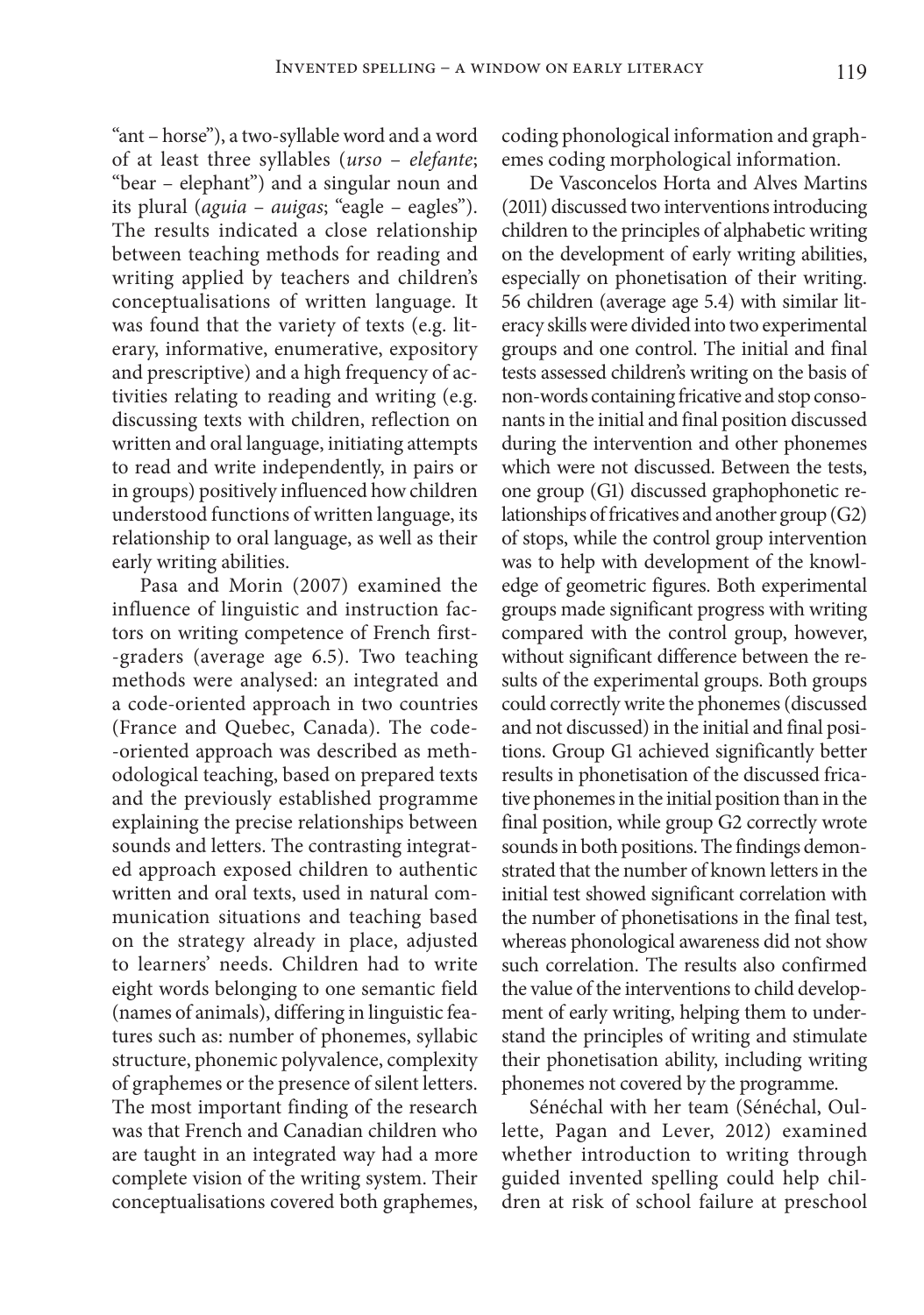age (with diagnosed low phonological awareness). A preliminary diagnostic test compared initial abilities of the participants and 56 preschool children, whose abilities were comparable and who were chosen for further tests. They were divided into three groups with different approaches for introduction to writing: the first focused on development of phonological awareness, the second practised invented spelling and the third concentrated on storytelling. All children participated in 16 training sessions over 8 weeks and in each group knowledge of letters was developed by working on the same 40 words created from 14 letters. The findings clearly indicated that children in the invented spelling group learnt to read more words than children in the other groups. As expected, the children in groups practicing phoneme segmentation and invented spelling performed better in tasks assessing phonological awareness than children in the storytelling group. More importantly, in the two first groups an increase in phonological awareness was observed with the invented spelling group showing a significant improvement in reading and writing abilities. The results confirmed that invented spelling facilitated introduction to writing and appropriate assistance from the teacher, ensuring feedback during experiment with writing, helped to develop early literacy, creating the right conditions for discovering the relationships between oral and written language.

### **Conclusions**

The writing of small children proves to be a valuable subject for research. The analysis of children's writing provides insight into phonological representations of words, reflects strategies of phonological segmentation and the process of acquisition of graphotactic and orthographical and morphological rules of a given language by preschoolers. Invented spelling helps a child to understand

the principles of writing, encourages them to reflect on language structure and to look for suitable methods of representing the relationships between grapheme and phoneme, whereas errors in writing are conditioned by problems caused by phonological segmentation and categorisation of heard sounds.

Knowledge about development of literacy allows: early identification of children's existing and potential literacy difficulties, use of appropriate pre-emptive measures and effective help with the mother tongue system. Analysis of preschoolers' invented spelling and a more thorough examination of linguistic and cognitive conditionings of their attempts allow better understanding of how these young children acquire the principles of writing and think about the functions and nature of written language. Together with phonological awareness and knowledge of letters, invented spelling is a significant factor predicting future literacy skills. Teachers can monitor development at this early stage, support those who have not yet encountered writing and show signs of delay, intervening using tools suitable for children at risk of learning difficulties.

Reading and writing are basic to determining future success in school. Any deficit will have major repercussions on career prospects. Modern communication technology not only facilitates communication with writing, but also places literacy in a vital role.

#### **Literature**

- Awramiuk, E. (2006). *Lingwistyczne podstawy początkowej nauki czytania i pisania po polsku* [*Linguistic basis for initial learning to read and write in Polish*]. Białystok: Trans Humana.
- Bogdanowicz, M. (1989). *Trudności w pisaniu u dzieci*  [*Difficulties in children's writing*]. Gdańsk: Wydawnictwo Uniwersytetu Gdańskiego.
- Bourassa, D. C. and Treiman, R. (2001). Spelling development and disability: the importance of linguistics factors. *Language, Speech and Hearing Services in Schools*, *32*(3), 172–181.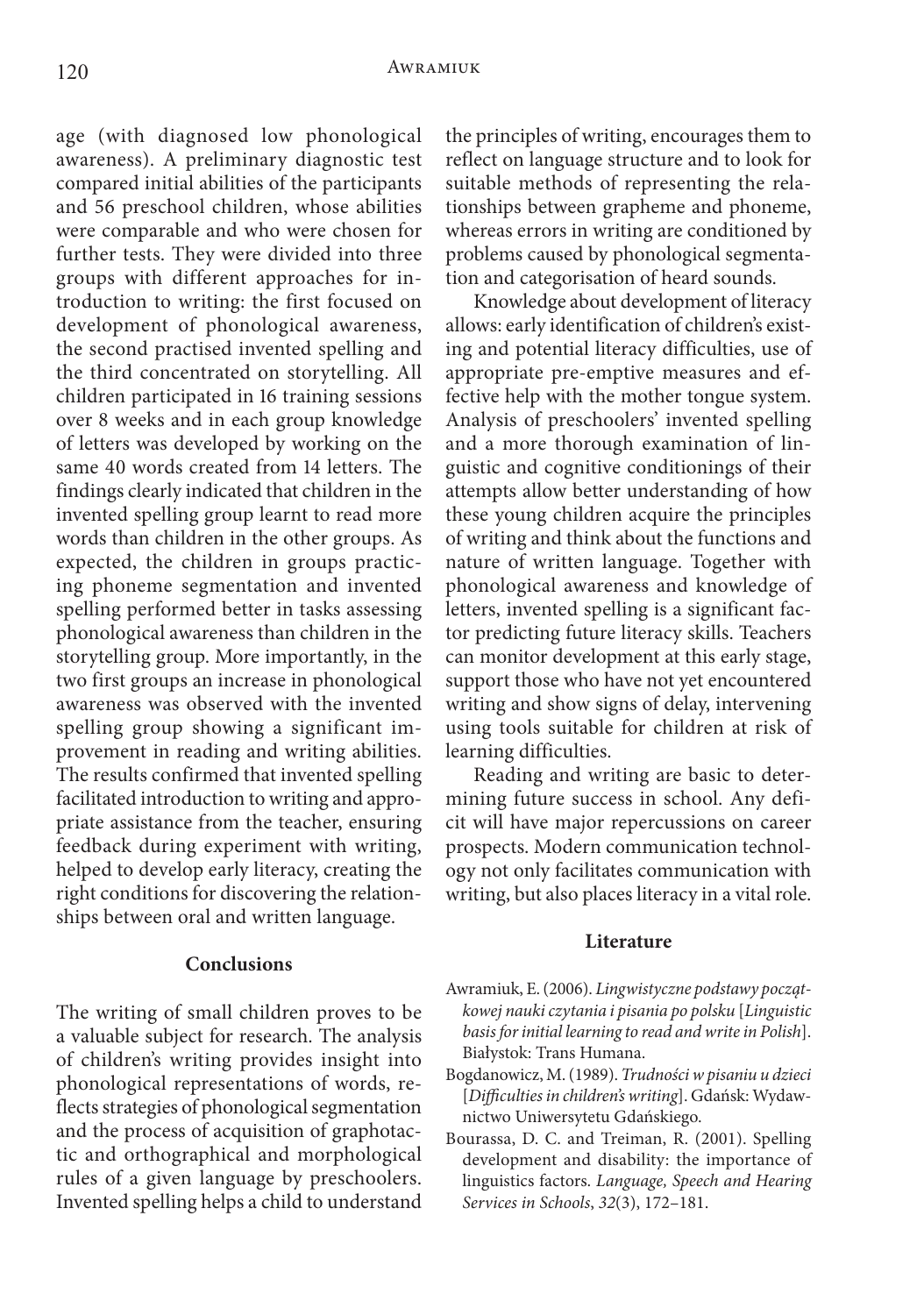- Brzezińska, A. (ed.). (1987). *Czytanie i pisanie nowy język dziecka* [*Reading and writing – the new language of the child*]. Warszawa: Wydawnictwa Szkolne i Pedagogiczne.
- Cackowska, M. (1984). *Nauka czytania i pisania w klasach przedszkolnych* [*Learning to read and write in kindergarten groups*]. Warszawa: Wydawnictwa Szkolne i Pedagogiczne.
- Caravolas, M., Hulme, C. and Snowling, M. J. (2001). The foundations of spelling ability: evidence from a 3-year longitudinal study. *Journal of Memory and Language*, *45*(4), 751–774.
- Deacon, S. H., Conrad, N. and Pacton, S. (2008). A statistical learning perspective on children's learning about graphotactic and morphological regularities in spelling. *Canadian Psychology*, *49*(2), 118–124.
- Ehri, L. (2000). Learning to read and learning to spell: two sides of a coin. *Topics in Language Disorders*, *20*(3), 19–36.
- Eme, E. and Golder, C. (2005). Word-reading and word-spelling styles of French beginners: do all children learn to read and spell in the same way? *Reading and Writing*, *18*, 157–188.
- Gentry, J. R. (1982). An analysis of developmental spelling in GNYS AT WRK. *The Reading Teacher*, *36*, 192–200.
- Gombert, J. E. (2003). Learning to read: which codes are concerned? At which level of cognitive control? In R. M. Joshi, Ch. K. Leong and B. L. J. Kaczmarek (eds.), *Literacy acquisition. The role of phonology, morphology and orthography* (pp. 3–14). Amsterdam–Berlin–Oxford–Tokyo–Washington: IOS Press, NATO Science Series.
- Goswami, U. and Bryant, P. E. (1990). *Phonological skills and learning to read*. London: Erlbaum.
- Hannouz, D. (2005). *Spelling with letter names*. Paper presented at 5<sup>th</sup> IAIMTE Conference, Albi.
- Hayes, H., Treiman, R. and Kessler, B. (2006). Children use vowels to help them spell consonants. *Journal of Experimental Child Psychology*, *94*(1), 27–42.
- Henderson, E. (1985). *Teaching spelling*. Boston: Houghton Mifflin.
- Joshi, R. M., Leong, Ch. K. and Kaczmarek, B. L. J. (eds.). (2003). *Literacy acquisition. The role of phonology, morphology and orthography*. Amsterdam–Berlin–Oxford–Tokyo–Washington: IOS Press, NATO Science Series.
- Kostka-Szymańska, M., Krasowicz-Kupis, G. and Pietras, I. (2009). Przegląd narzędzi diagnostycznych do oceny czytania i pisania stosowanych w polskim

poradnictwie [Overview of diagnostic tools used in the Polish counseling to assess reading and writing skills]. In G. Krasowicz-Kupis (ed.), *Diagnoza dysleksji. Najważniejsze problemy* [*Diagnosis of dyslexia. The main problems*] (pp. 164–186). Gdańsk: Wydawnictwo Harmonia.

- Krasowicz-Kupis, G. (2004). *Rozwój świadomości językowej dziecka. Teoria i praktyka* [*The development of children's language awareness. Theory and practice*]. Lublin: Wydawnictwo UMCS.
- Lehtonen, A. and Bryant, P. (2004). Length awareness predicts spelling skills in Finnish. *Reading and Writing: An Interdisciplinary Journal*, *17*(9), 875–890.
- Leong, C. K. and Joshi, R. M. (eds.). (1997). *Cross-language Studies of learning to read and spell: phonologic and orthographic processing*. Dordrecht: Kluwer Academic Publishers.
- Levin, I., Patel, S., Margalit, T. and Barad, N. (2002). Letter names: effect on letter saying, spelling, and word recognition in Hebrew. *Applied Psycholinguistics*, *23*(2), 269–300.
- Maciejewska, A. (ed.). (2007). *Zaburzenia komunikacji językowej w czytaniu i pisaniu [Language communication disorders in reading and writing]. Siedlce: Wydawnictwo Akademii Podlaskiej.*
- Małkowska-Zegadło, H. (1983). *Rozwój języka mówionego i pisanego uczniów w wieku 8–11 lat* [*The development of spoken and written language by students of 8–11 years*]. Warszawa: Wydawnictwa Szkolne i Pedagogiczne.
- Martins, A. M. (2007). Literacy practises in kindergartens and conceptualisations about written language among Portuguese preschool children*. L1 – Educational Studies in Language and Literature, 7*(3), 147–171.
- Morin, M. F. (2007). Linguistic factors and invented spelling in children: the case of French beginners in children*. L1 – Educational Studies in Language and Literature, 7*(3), 173–189.
- National Early Literacy Panel (2008). *Developing early literacy: report of the National Early Literacy Panel.*  Washington, D. C.: National Institute for Literacy. Retrieved from *lincs.ed.gov/publications/pdf/NEL-PReport09.pdf*
- Nunes, T., Bryant, P. and Bindman, M. (1997). Spelling and grammar – the necsed move. In Ch. Perfetti, L. Rieben and M. Fayol (eds.), *Learning to spell: research, theory, and practice across languages* (pp. 151–170). Mahwah–New Jersey–London: Lawrence Erlbaum Associates.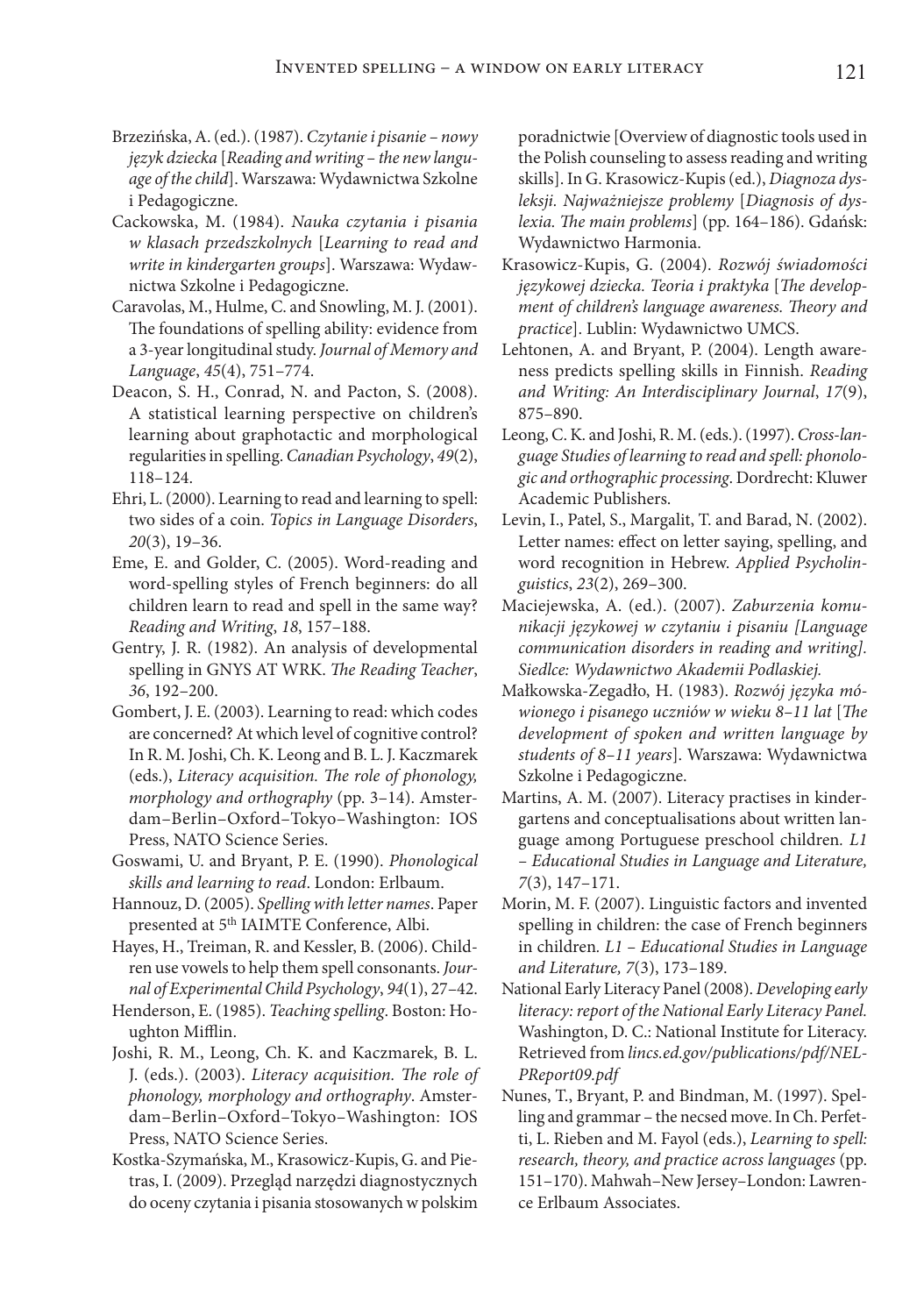- Oldrieve, R. M. (2011). Introducing the CVC spelling assessment: helps track gains as kindergarten and first grade students learn the alphabetic principle. *California Reader*, *45*(1), 4–14.
- Pacton, S., Fayol, M. and Perruchet, P. (2005). Children's implicit learning of graphotactic and morphological regularities. *Child Development*, *76*(2), 324–339.
- Pasa, L. and Morin, M. F. (2007). Beginning spelling and literacy approaches: a comparative study between French and Québécois first-grade classes. *L1 – Educational Studies in Language and Literature*, *7*(3), 191–209.
- Pelletier, J. and Lasenby, J. (2007). Early writing development in L1 English speaking children. *L1 – Educational Studies in Language and Literature*, *7*(3), 81–107.
- Perfetti, Ch., Rieben, L. and Fayol, M. (eds.). (1997). *Learning to spell: research, theory, and practice across languages.* Mahwah–London: Lawrence Erlbaum Associates.
- Pietras, I. (ed.). (2012). *Trudności w czytaniu i pisaniu – rozważania teoretyczne i praktyczne* [*Difficulties in reading and writing – theoretical and practical considerations*]. Warszawa: Difin.
- Rispens, J. E., McBride-Chang, C. and Reitsma, P. (2008). Morphological awareness and early and advanced word recognition and spelling in Dutch. *Reading & Writing*, *21*(6), 587–607.
- Rocławski, B. (2000). *Nauka czytania i pisania* [*Learning to read and write*]. Gdańsk: Glottispol.
- Sangster, L. and Deacon, S. H. (2011). Development in Children's sensitivity to the role of derivations in spelling. *Canadian Journal of Experimental Psychology*, *65*(2), 133–139.
- Sénéchal, M., Ouellette, G., Pagan, S. and Lever, R. (2012). The role of invented spelling on learning to read in low-phoneme awareness kindergartners: a randomized-control-trial study. *Reading & Writing*, *25*(4), 917–934.
- Seymour, P. H., Aro, M. and Erskine, J. M. (2003). Foundation literacy acquisition in European orthographies. *British Journal of Psychology*, *94*, 143–174.
- Sochacka, K. and Krasowicz-Kupis, G. (2003). Reading errors of Polish children during their first two years at school. In M. R. Joshi, Ch. K. Leong and B. L. J. Kaczmarek (eds.), *Literacy acquisition. The role of phonology, morphology and orthography*  (pp. 203–209). Amsterdam: IOS Press, NATO Science Series.
- Spencer, L. H. and Hanley, J. R. (2003). Effects of orthographic transparency on reading and phoneme awareness in children learning to read in Wales. *British Journal of Psychology*, *94*, 1–28.
- Sprenger-Charolles, L. (2004). Linguistic processes in reading and spelling: the case of alphabetic writing systems: English, French, German and Spanish. In T. Nunes and P. Bryant (eds.), *Handbook of children's literacy* (pp. 43–65). Dordrecht– –Boston–New York–London: Kluwer Academic Publishers.
- Sprenger-Charolles, L., Singel, L. and Béchennec, D. (1997). Beginning reading and spelling acquisition in French: a longitudinal study. In Ch. Perfetti, L. Rieben and M. Fayol (eds.), *Learning to spell: research, theory, and practice across languages* (pp. 339–359). Mahwah–London: Lawrence Erlbaum Associates.
- Tantaros, S. (2007). Invented spelling in the Greek context. *L1 – Educational Studies in Language and Literature, 7*(3), 31–62.
- Titos, R., Defior, S., Alegria, J. and Martos, F. (2003). *The use of morphological resources in Spanish orthography: the case of the verb.* In M. R. Joshi, Ch. K. Leong and B. L. J. Kaczmarek (eds.), *Literacy acquisition. The role of phonology, morphology and orthography* (pp. 113–118). Amsterdam: IOS Press, NATO Science Series.
- Treiman, R. (2004). Phonology and spelling. In T. Nunes and P. Bryant (eds.), *Handbook of Children's Literacy* (pp. 31–42). Dordrecht–Boston–New York–London: Kluwer Academic Publishers.
- Treiman, R. and Cassar, M. (1997). *Spelling acquisition in English*. In Ch. Perfetti, L. Rieben and M. Fayol (eds.), *Learning to spell: research, theory, and practice across languages* (pp. 61–80). Mahwah–London: Lawrence Erlbaum Associates.
- Tsukada,Y. (2007). A study of invented spelling and developing orthographic concepts in Japanese. *L1 – Educational Studies in Language and Literature, 7*(3), 5–29.
- Vasconcelos Horta, I. and Alves Martins, M. (2011). Invented spelling programmes and the access to the alphabetic principle in kindergarten. *L1-Educational Studies in Language and Literature*, *11*, 1–23.
- Viise, N. M., Richards, H. C. and Pandis, M. (2011). Orthographic depth and spelling acquisition in Estonian and English: a comparison of two diverse alphabetic languages. *Scandinavian Journal of Educational Research*, *55*(4), 425–453.